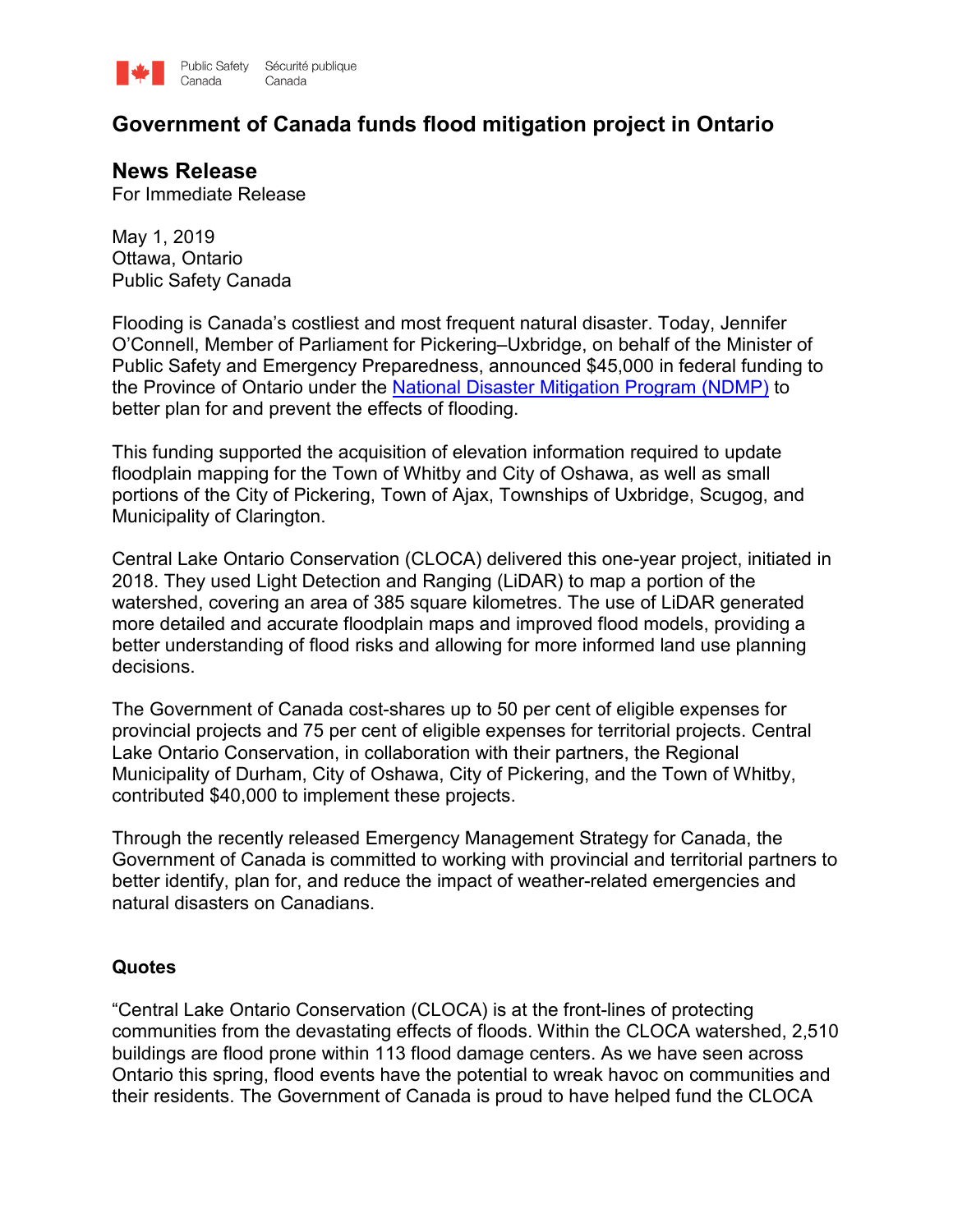

watershed flood risk assessment, so that CLOCA has the most updated, scientific analysis to prioritize flood mitigation projects and measures."

Jennifer O'Connell, Member of Parliament for Pickering–Uxbridge

"Keeping the people of Ontario safe is a priority our government takes seriously. Flood mitigation projects play an important role in protecting communities and reducing damage caused by extreme weather events. We are pleased to help Central Lake Ontario Conservation access funds through the National Disaster Mitigation Program."

Steve Clark, Ontario Minister of Municipal Affairs and Housing

"Accurate floodplain mapping is an important tool for land use planning and emergency management. This knowledge of flood hazards helps guide land use away from highrisk areas, protecting watershed residents and their property."

Chris Darling, Chief Administrative Officer, Central Lake Ontario Conservation

### **Quick Facts**

- The NDMP reflects an investment of \$200 million over five years, of which \$183 million is available for cost-shared, merit-based projects with provinces and territories to reduce the impacts of natural disasters.
- Since the launch of the NDMP in 2015, the NDMP has approved funding for 363 projects across Canada that are helping to build safer, more resilient communities.
- Through the NDMP, the Government of Canada is helping to address rising flood risks and costs and build the foundation for informed investments that could reduce, or even negate, the effects of flood events.
- In addition to investing in provincial and territorial flood mitigation projects through the NDMP, the Government of Canada:
	- $\circ$  is investing in public awareness activities and risk and resiliency tools like the Federal Flood Mapping Guidelines, to help all levels of government to make informed decisions around flood mitigation;
	- $\circ$  has created a new \$2 billion federal Disaster Mitigation and Adaptation Fund to support the infrastructure required to deal with the effects of a changing climate; and
	- o is integrating climate resilience into the National Building Code and conducting research to factor climate resilience into the design of buildings.
- According to the Insurance Bureau of Canada, insured damage in 2016 topped \$4.9 billion – passing the previous annual record of \$3.2 billion set in 2013—and that the annual economic cost of disasters around the world has increased fivefold since the 1980s. Flooding damage has accounted for 80 per cent of federal disaster assistance payments over the past 20 years.
- Studies have demonstrated that every dollar invested in mitigation generates a savings of six dollars in future disaster costs.